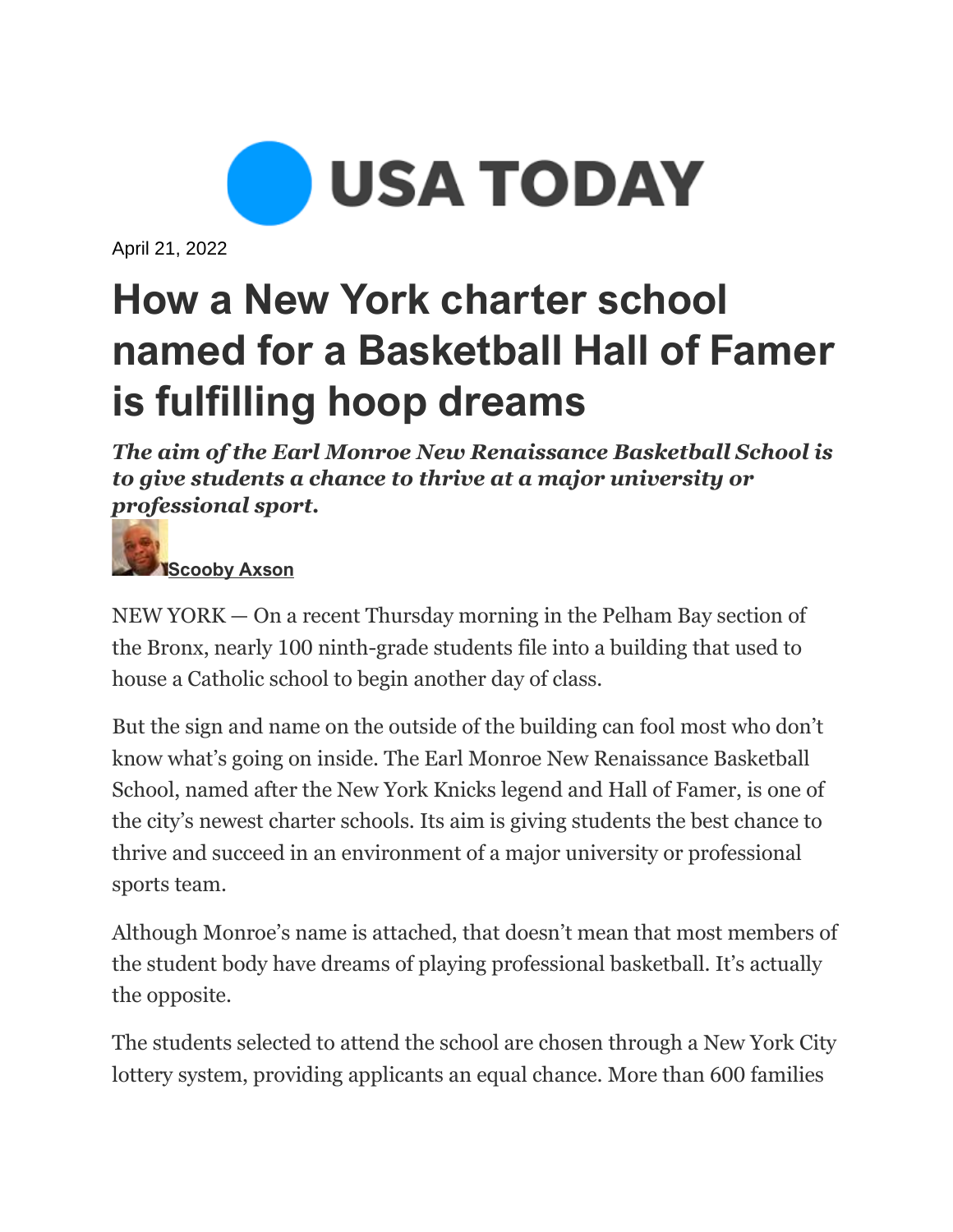registered for 110 spots in the April 7 lottery to fill the second class with plans to add 110 students per school year.

The non-profit, tuition-free school still has to meet New York state educational standards, but these students are learning more than the core basics of math and English; courses in computer science, entrepreneurial business, science and kinesiology, sports journalism, and language also are part of the curriculum.

Students must wear their given uniforms and receive Google Chromebooks to aid in their studies.

"We are teaching them skills and exposing them to the career paths around the game of basketball that's transferable," said principal Dr. Kern Mojica. "The goal is that we are marrying passion and opportunity together. We want our students on a college or career path. We want 100% graduation, but college is not for everyone."

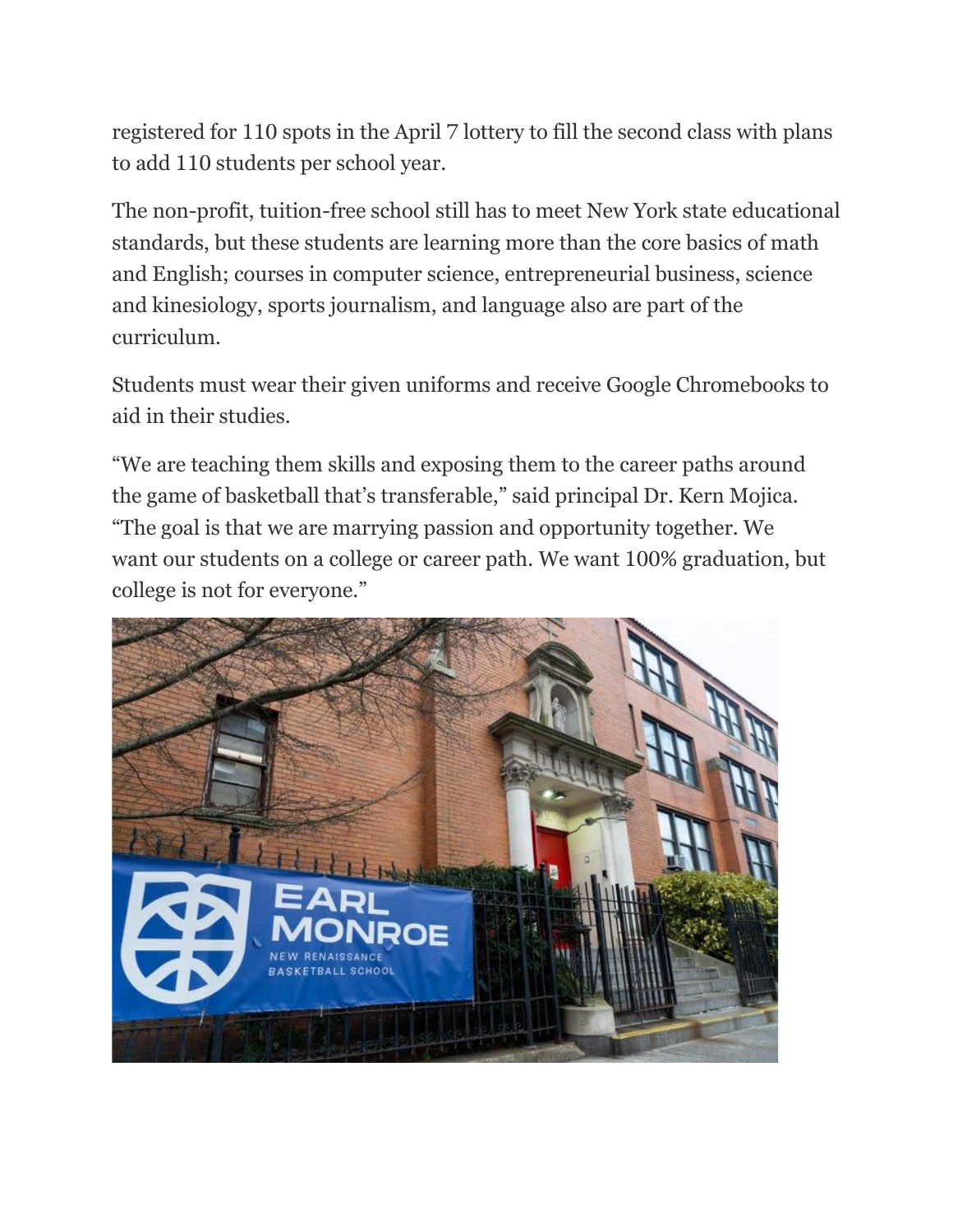The school is also evolving into an ICT model (Integrated Co-Teaching), which allows it to have two teachers per classroom, one for general education and one for special education.

This morning starts on an upbeat note. Some of the 13 faculty members on staff notice that the students' smiles are wider than usual; maybe because it's the last day of school before Spring Break. Students file in the front door where they are met by a security guard, who checks them in and uses a handheld metal detector to check for contraband.

It's on to the gymnasium where a dozen students are working up a light sweat by jogging around the basketball court before settling in for a day packed with classes.

In one class, "Sports Foundations," the first thing that might turn heads is a student getting a lesson in video game design while showing his skills on the popular NBA2K. The class teaches basketball at its core, whether though analytics or video game design and production.

One lecture not only features playing the video game but explores what it takes and how to make money around the game.

"I am learning as I am developing the curriculum," said James Ennis, the 30 year-old instructor. "A lot of them just don't know and a lot of time by the time they learn about these jobs, it's too late, or (they) don't learn about them at all."

Ennis says he doesn't have a hard time getting the attention of the students because of what's at stake for their future.

"What I try to do is project-based learning. Everything is hands on, so they do a lot of presentations. Instead of telling them what this is, I am going to show you. For example, showing them what a podcast and a blog is and having them create their own," Ennis said.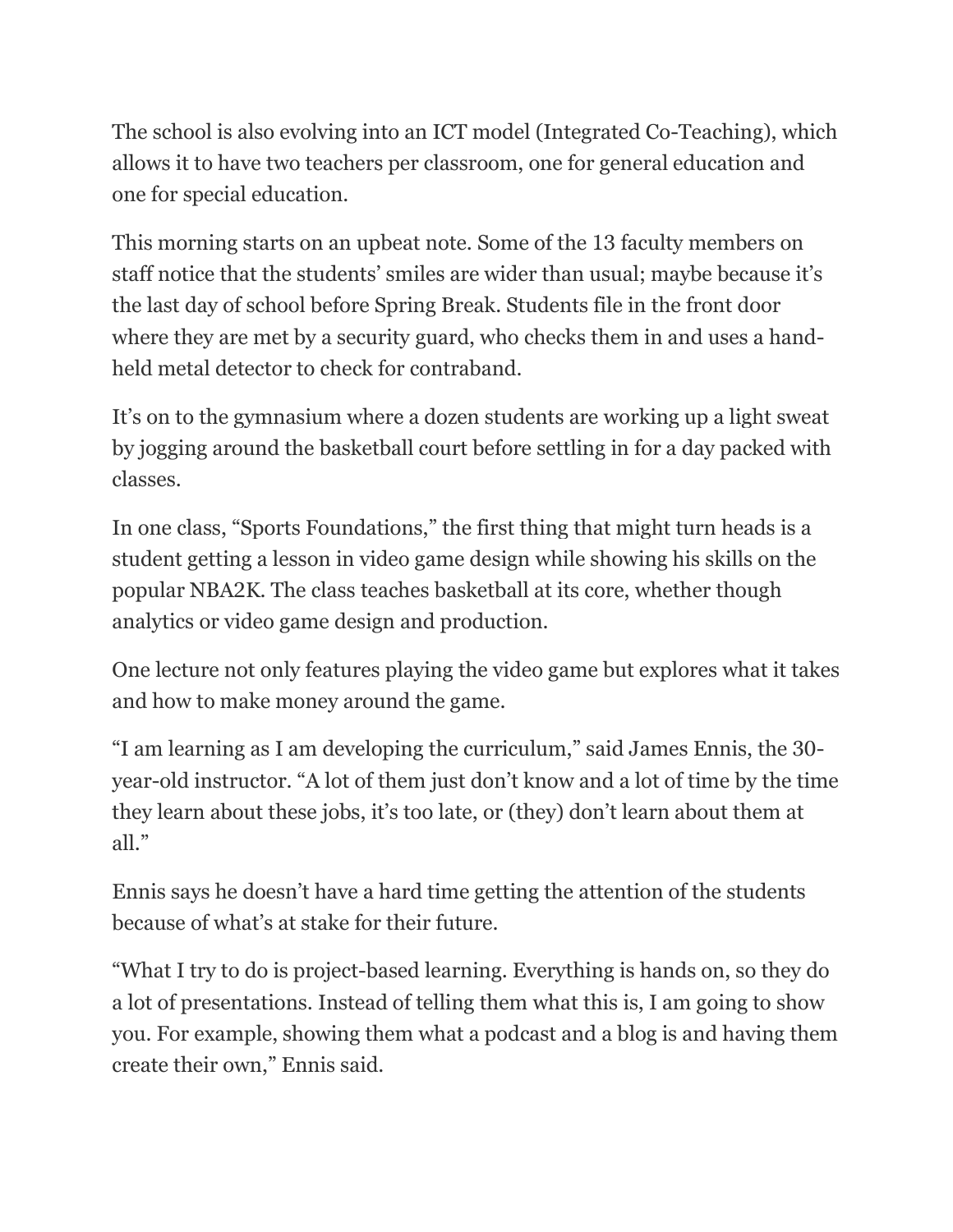

For two of the school's students, Aaliyah Day, 16, and Jeremiah Arce, 14, the chance to mesh basketball with education was more than enough reason to ask their parents if they could apply for the opportunity to enroll.

Day travels an hour each way to get to school, but is glad to continue so she can do something she is passionate about. She got into video games during the pandemic, when time playing basketball was limited.

But while most of her friends will be enjoying time off for Spring Break, Day says her father will make sure the focus is on hoops.

"It's not even my plans, it's my father's plans, because he is going to have me and (my) brother training for the summer, so when we come back, we will be ready for the basketball season," she says.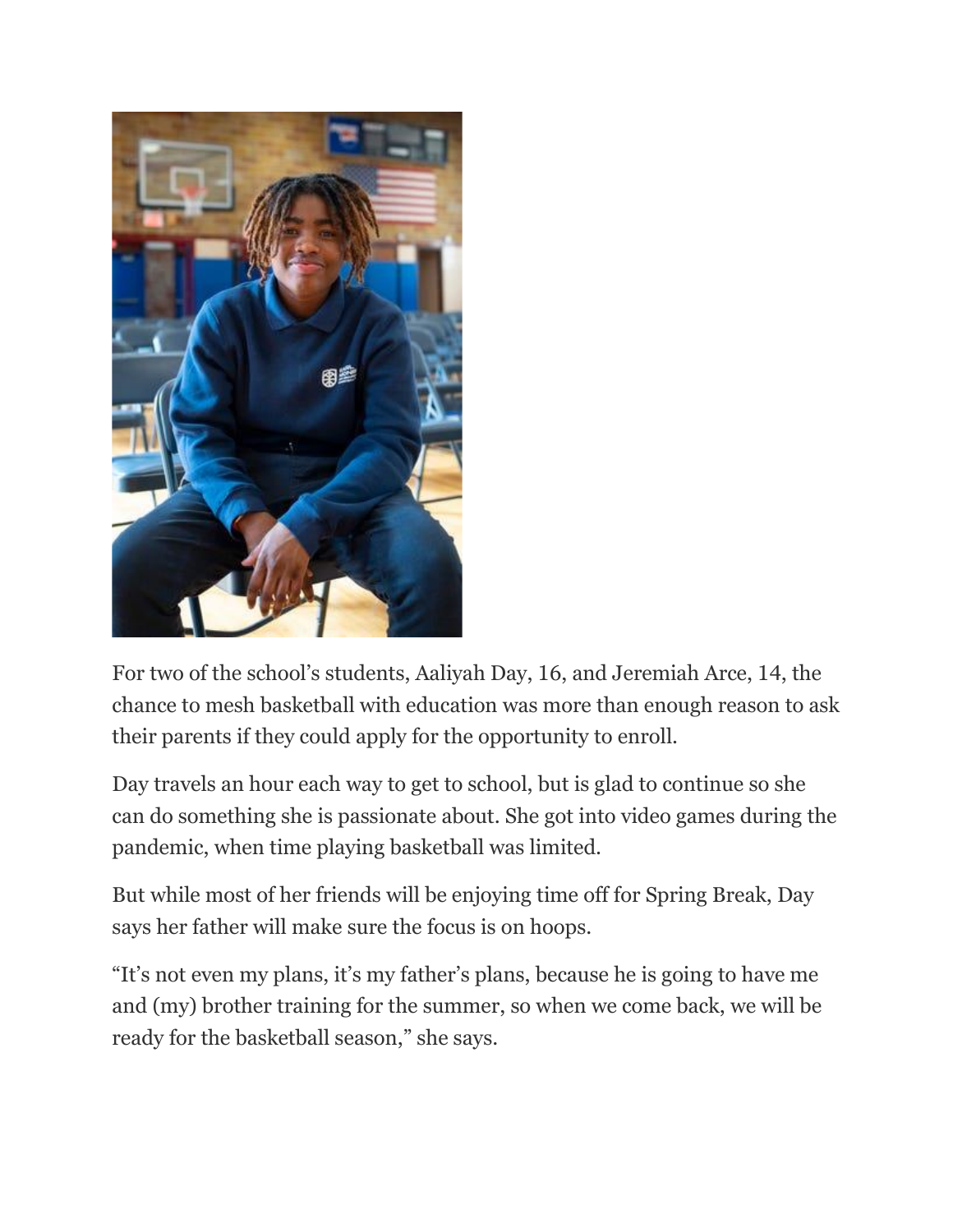An uncle introduced Arce to basketball, and as a child he found that the nonstop action suited his personality and active lifestyle perfectly. Because of his interest in basketball-related things, Arce saw a part of his dreams come true when he was selected to enroll.

"When I first got the paper in the mail, I saw all the opportunities I can have like being a reporter, a broadcaster or analyst," said Arce, who counts creative literacy as one of his favorite classes. "But I am not trying to sit at home and be on the PlayStation all day. The classes relate everything through basketball and every aspect of life."

But if journalism doesn't work out, Arce says he wants to invest in the NBA and cryptocurrency.

## **'Expose them to the ecosystem of the game'**

The school is the brainchild of 72-year-old Dan Klores, a Peabody Awardwinning filmmaker, who started an AAU club in 2011 and the New Renaissance Basketball Association (RENS) two years later, providing assistance to kids in need. But he wasn't satisfied and thought back to his childhood growing up in Coney Island, when there were only a handful of specialized high schools, mostly for the arts and sciences.

"I wanted to delve deeply into the social-economic and cultural issues of youth of color," said Klores, who is the founder of DKC, a public relations and crisis management firm. He also has directed several documentaries, including "Black Magic" and the 30 for 30 film "Winning Time: Reggie Miller vs. The New York Knicks."

"Then I think to myself, is it possible to start a high school in New York City, a specialized high school but not for the playing of the game. Who needs another school for kids to go play basketball? That's the last thing we need. ...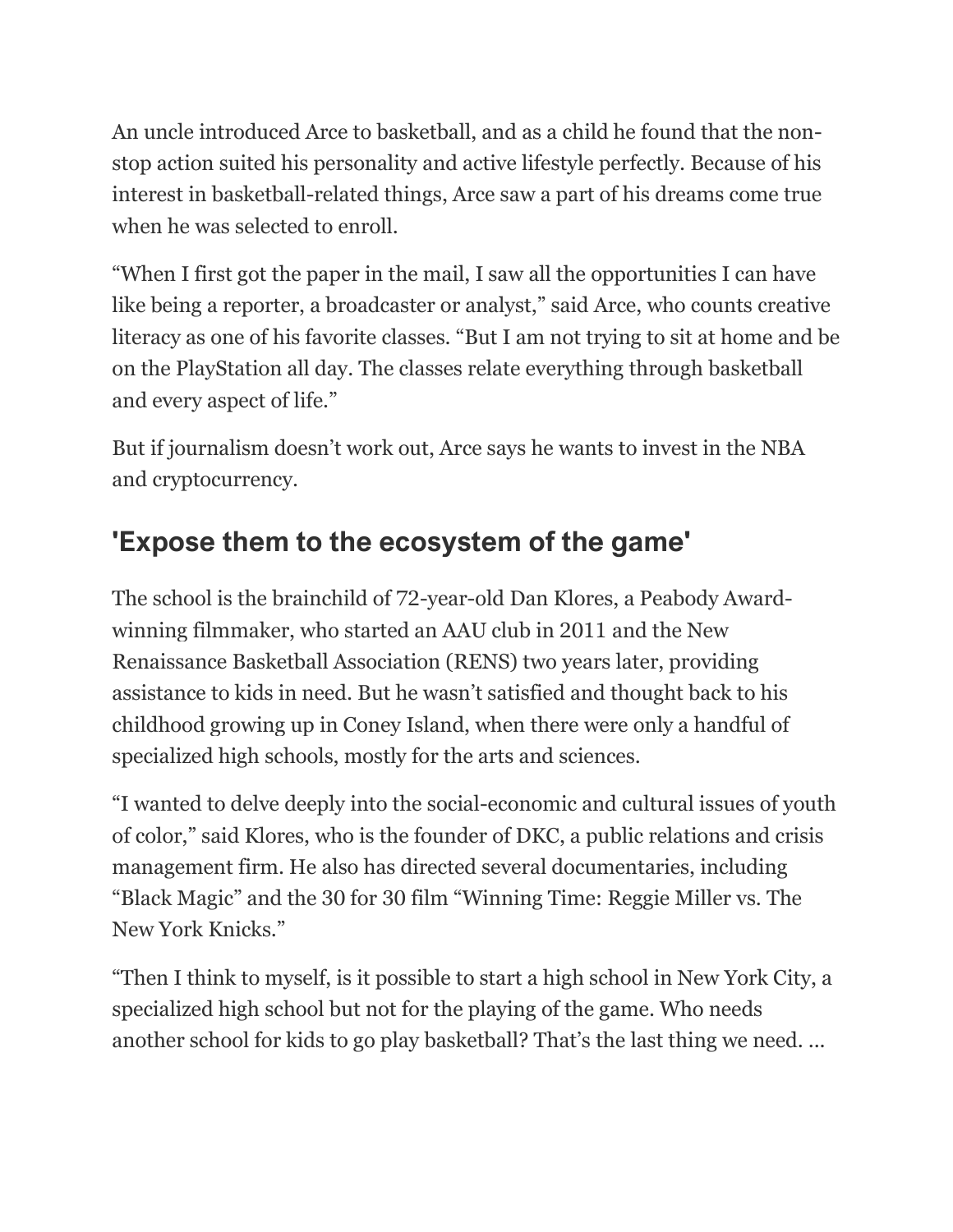"We are going to expose them to the ecosystem of the game."

Admitting he is a bit "crazy" and thinking he had a five percent chance of it actually working, he set his sights on the Bronx with the hope of being an anchor tenant in the community.

After receiving advice and a blueprint of how to get started, Klores thought it was a perfect scenario to create a public school and approached then-NBA Commissioner David Stern about the idea. Stern, who died in 2020, immediately signed on to be a founding board member.

"Some very big politicians said to me, 'This is a brilliant idea, but if you do it as a public school, you are going to hand over your vision to some district leader, and that ain't going to be good.' "

It took two years to get a charter, and then another two-year wait to get started after his close friend and point man for the Bronx real estate search, Lewis Katz, who co-owned the New Jersey Devils, then-New Jersey Nets and the Philadelphia Inquirer, died in a plane crash in 2014.

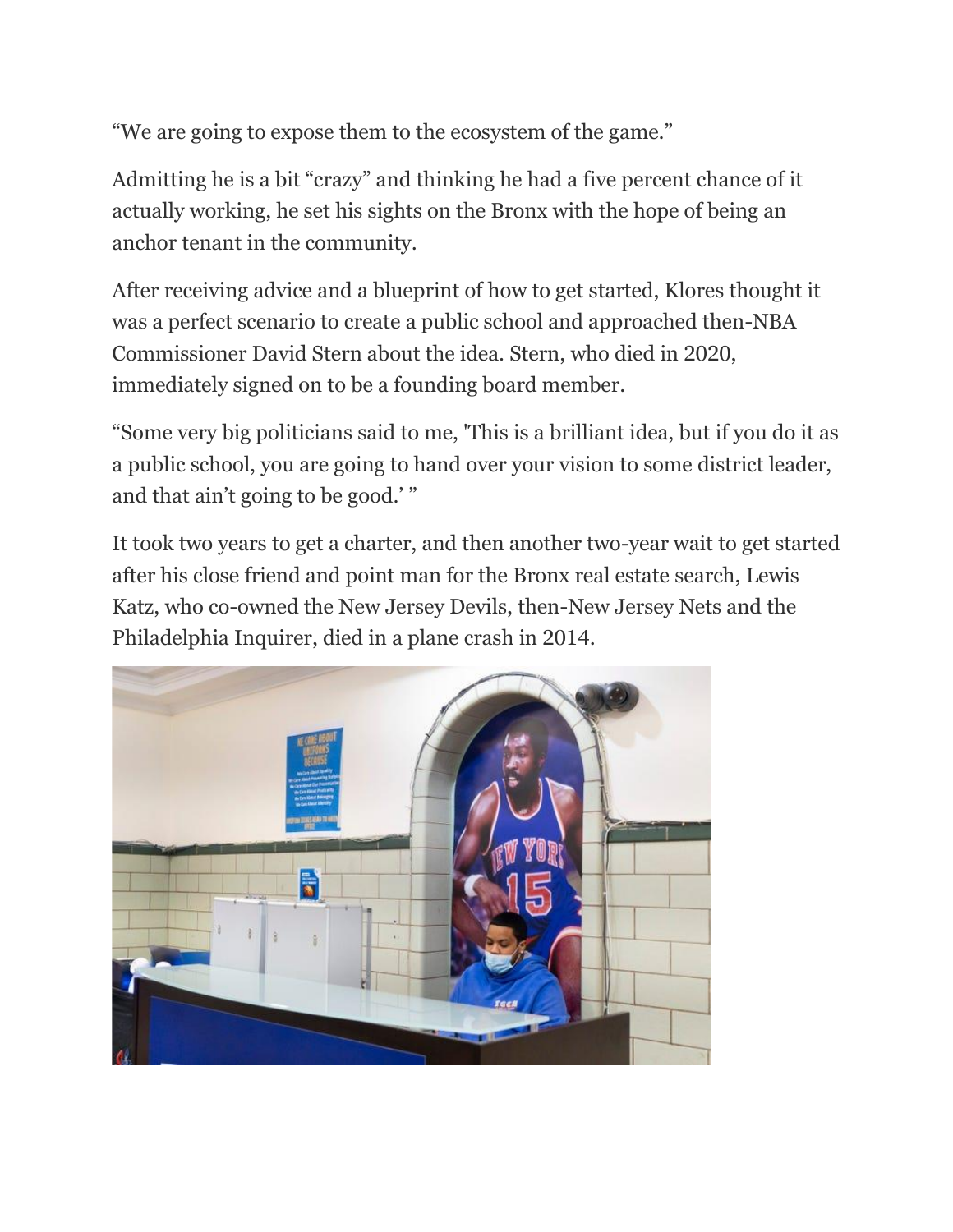While still navigating the approval process, which was obtained in 2018, Klores asked Monroe, who was a producer on "Black Magic," to be the school's namesake, advisor and a legacy trustee.

"It's a great honor for it to happen. I never really thought about it before it happened," Monroe says. "I have been a part of this process for eight or nine years. My interest was not my name being a part of the school, my interest was about the school itself. The students that we turn out will make it all worthwhile. "

Monroe, 77, says his interest in education dates to his time at Winston-Salem State University, carried over to his time with the Bullets in Baltimore and his nine-year stint with the Knicks.

Monroe was heavily involved in the Crown Heights Youth Collective in the late 1970s which still provides vital after-school programs for residents as well as job skills training and employment assistance.

"I've always been involved with youth organizations," Monroe said. "I understand that the best way for our youth to really improve themselves and their future is through education."

And he doesn't mind if the students don't immediately recognize or have never heard of his monikers "Black Jesus" or "Earl the Pearl" from his NBA playing days.

"It's not the persona that I give off. It's almost like I am one of the guys. It's a good feeling to know I am associated with kids of today that recognize me," Monroe said. "The most important thing is that they are there and trying to get to a point of where I was, only in a different space."

## **Fundraising for the future**

As the enrollment increases every year, topping out at 440 students, there are plans to move to a permanent location in the Mott Haven neighborhood.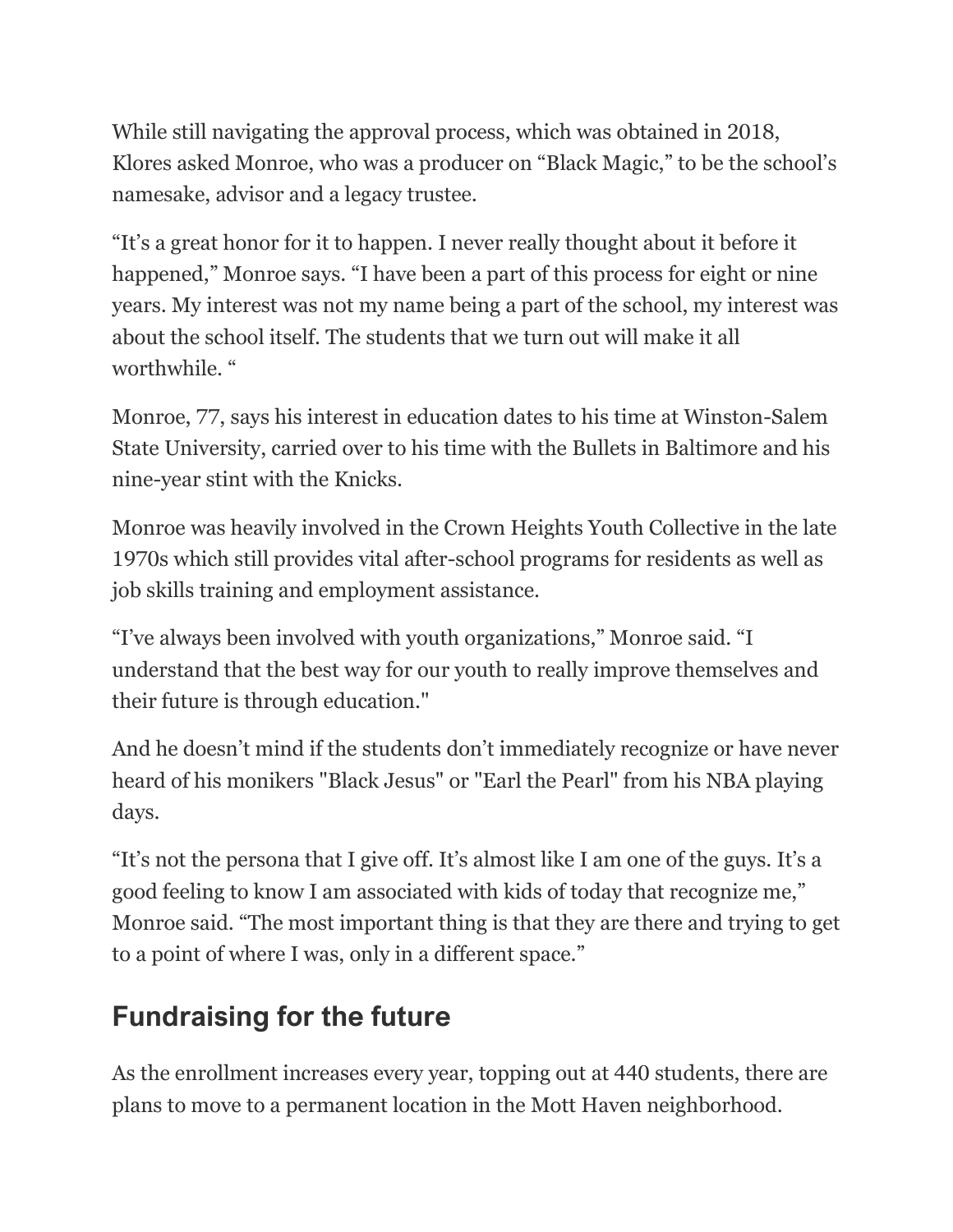Buildings in the neighborhood will be torn down to make way for a \$25 million, 60,000-square foot complex set to be completed in time for the 2024- 25 school year.

Fundraising also is a big part of keeping the school afloat. The school already secured \$5 million before the doors opened, thanks to contributions from Nike, Stavros Niarchos Foundation, Citibank, the Gates Foundation and the NBA Foundation. Whatever else the school needs will be obtained through public and private funds, plus grants and the state of New York.

But Klores reiterated that the school is not designed to win championships or churn out WNBA or Division I and NBA-level talent, like IMG Academy in Florida or other prep institutions. The school's ultimate aim is to offer a college preparatory curriculum, even if some of the students ultimately bypass that route to enter the work force.

"I have never worked harder. I work 90 hours a week and most of it is on the school. The school is not about anything other than the responsibility for all these kids and their families," Klores said. "It's not about money, it's not about having a hit. We have to create opportunity and their end of the bargain is to begin to grow up and to have the parents become a partner of the school."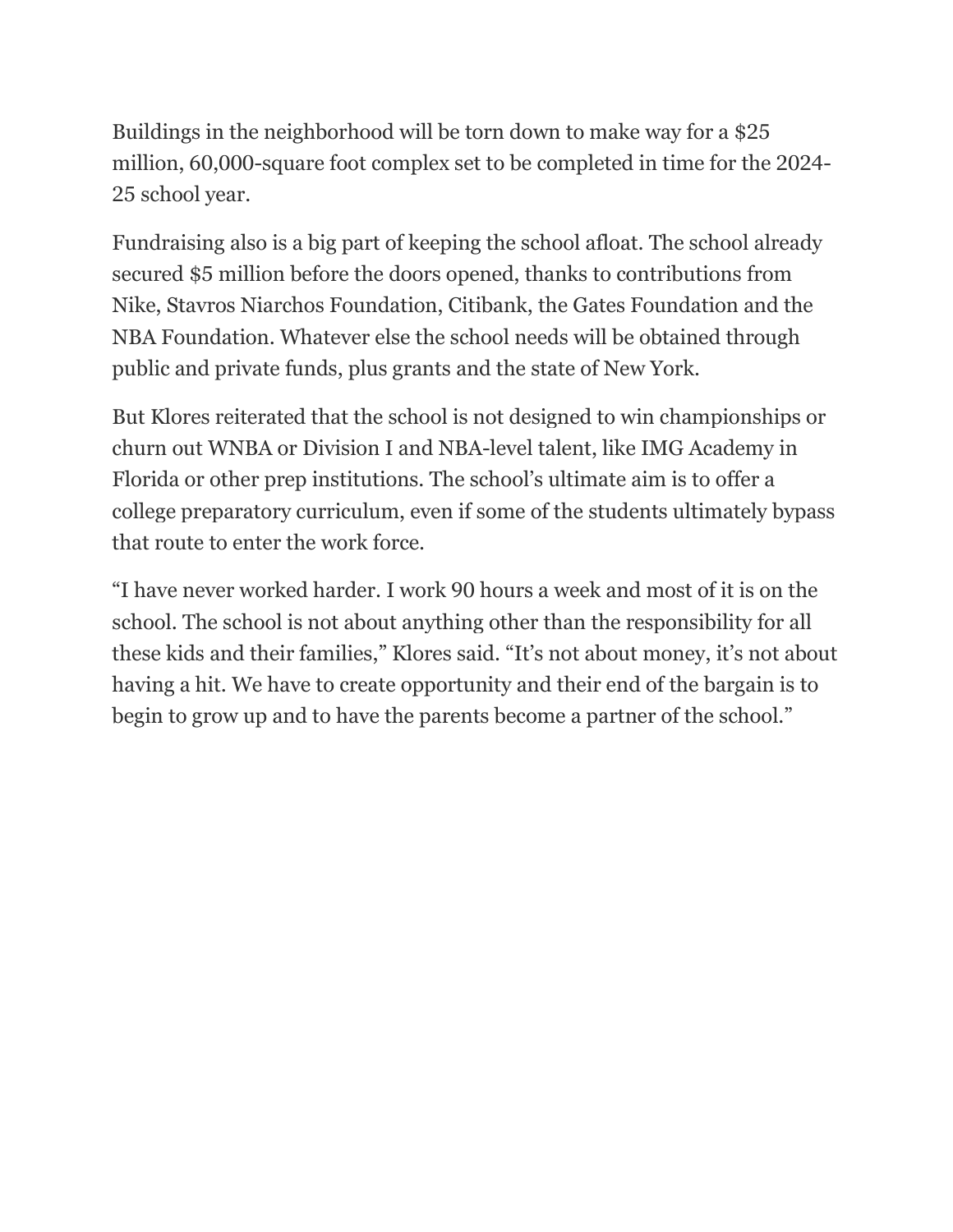

The school offers tutoring six days a week, with plans to stay open during July, when students are on summer break. Next year, a college and career counselor will be on hand to guide them through that process. And twice in the past month, the school invited a representative of JPMorgan Chase to talk about the pitfalls of not being financially literate as teenagers.

Almost eight months into the first school year, Mojica says it hasn't been smooth sailing, even though the Monroe School is not held to some of the same constraints as other city schools because it doesn't have unions and has flexibility in scheduling. But he admits because of the high profile of the school, they may be held to greater expectations than most city schools.

That may be the case, but according to the New York Charter Schools Association, more than 80% of charter school attendees are outperforming public school students in year over year improvement in math and English.

Another challenge was finding qualified certified teachers that could fulfill the ultimate mandate of the city.